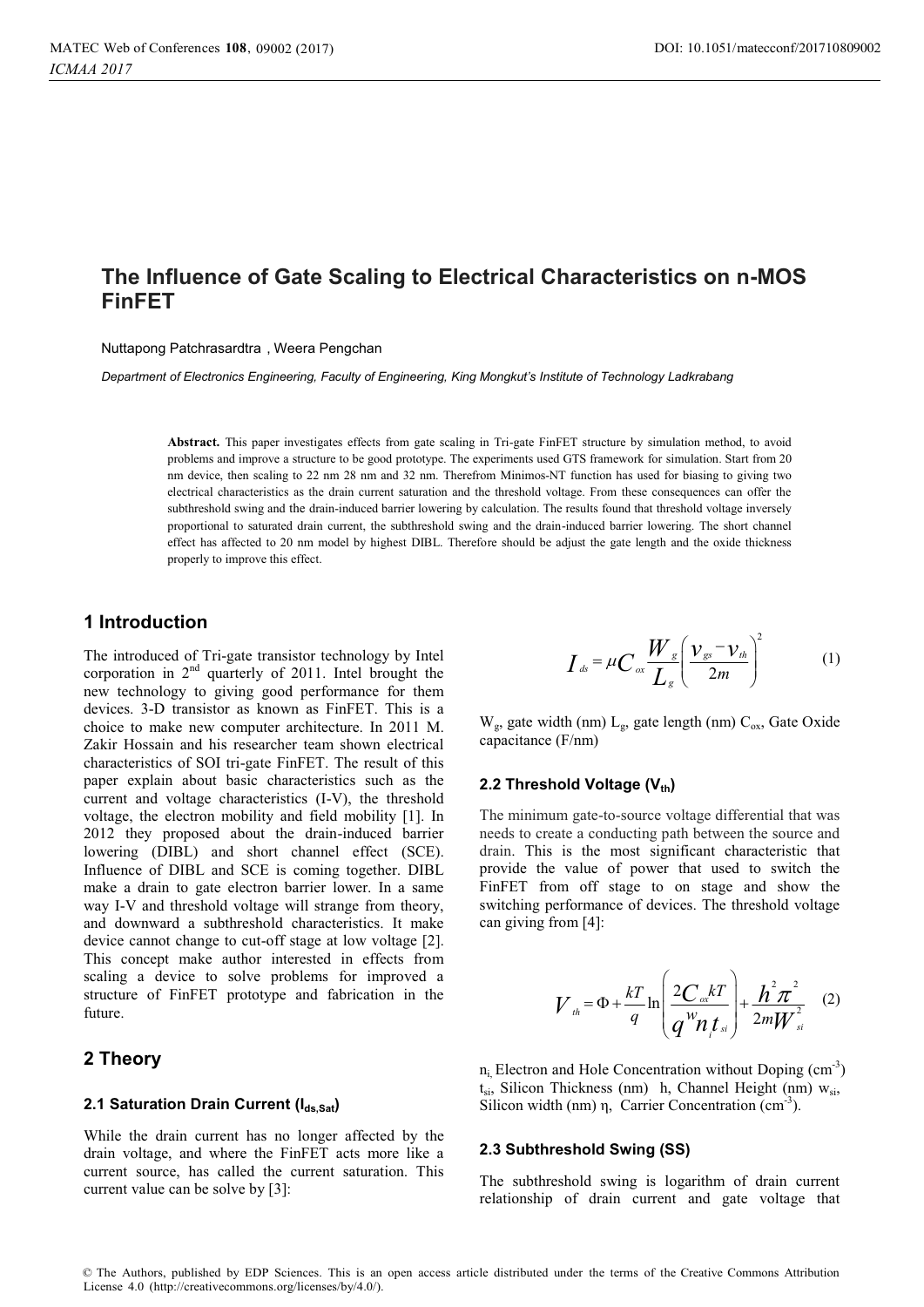determine the voltage per decade. The solution to find a subthreshold swing, can calculate with equation (3) [5] by methods in Figure 1.





**Figure 1.** Relationship between the drain current and the gatesource voltage

#### **2.4 Drain-Induced barrier lowering (DIBL)**

The reduction of threshold voltage at higher drain voltages by the lowering of potential barrier on drain that affect to gate and Solve by [6]

$$
DIBL = \frac{V_{th} - V_{th}^{Low}}{V_{dd} - V_{dd}^{low}}
$$
(4)

### **3 Experimental**

This paper separated to two experiments part consist of the FinFET structure and the relationship between the electrical characteristics with the gate length. The first part, create a device structure on GTS framework [7] from 20 nm gate length and then increase  $L_g$  to 22 nm, 28 nm, and 32 nm 10 nm silicon layer width and 25 nm silicon thickness with 1 nm gate oxide thickness on the top of 70 nm p-type substrate with buried oxide (BOX). In second part, Minimos-NT has use for biasing to obtain the electrical characteristics by determined the drain voltage at 1 volt and sweep the gate voltage from 0 to 1 volt (0.1 volt per steps) for harvest the threshold voltage. Collect the I-V characteristics by fixed the drain voltage at 1 volt and vary the gate voltage from 0 to 1 volt (0.1 volt per steps) and calculate the saturation regions of drain current. After collected  $V_{th}$  and I-V, calculate the subtheshold slop from  $log(I_{ds})/V_{gs}$  and DIBL from  $V_{th}$ finally compare with gate length to giving the results of gate scaling effect.

# **4 Result and Discussion**

### **4.1 FinFET Structure**

From the first experiment part, created a FinFET structure that consist of the substrate, BOX, the silicon layer, channel, gate oxide and gate contact shown in Figure 2. (a) Side view of device with the gate length. (b) Cross section shown a fin width under oxide and contact, all of those are on buried oxide and the substrate. In this structure, determined the dopant concentration on channel at  $1.5x10^{15}$  cm<sup>-3</sup> and  $3x10^{20}$  cm<sup>-3</sup> on drain-source with poly-silicon gate contact therefore this part will provide four structures with difference of the gate length.



(b)

**Figure 2.** FinFET Structure (a) Side view (b) Cross Section

#### **4.2 Characteristics with gate length relationship**

The electrical characteristics of devices is the important point to determine a performance. From second part of experiment obtain the drain current saturation, the threshold voltage for calculate the subthreshold swing and the drain induced barrier lowering, to comparebetween characteristics and enlargement of gate length.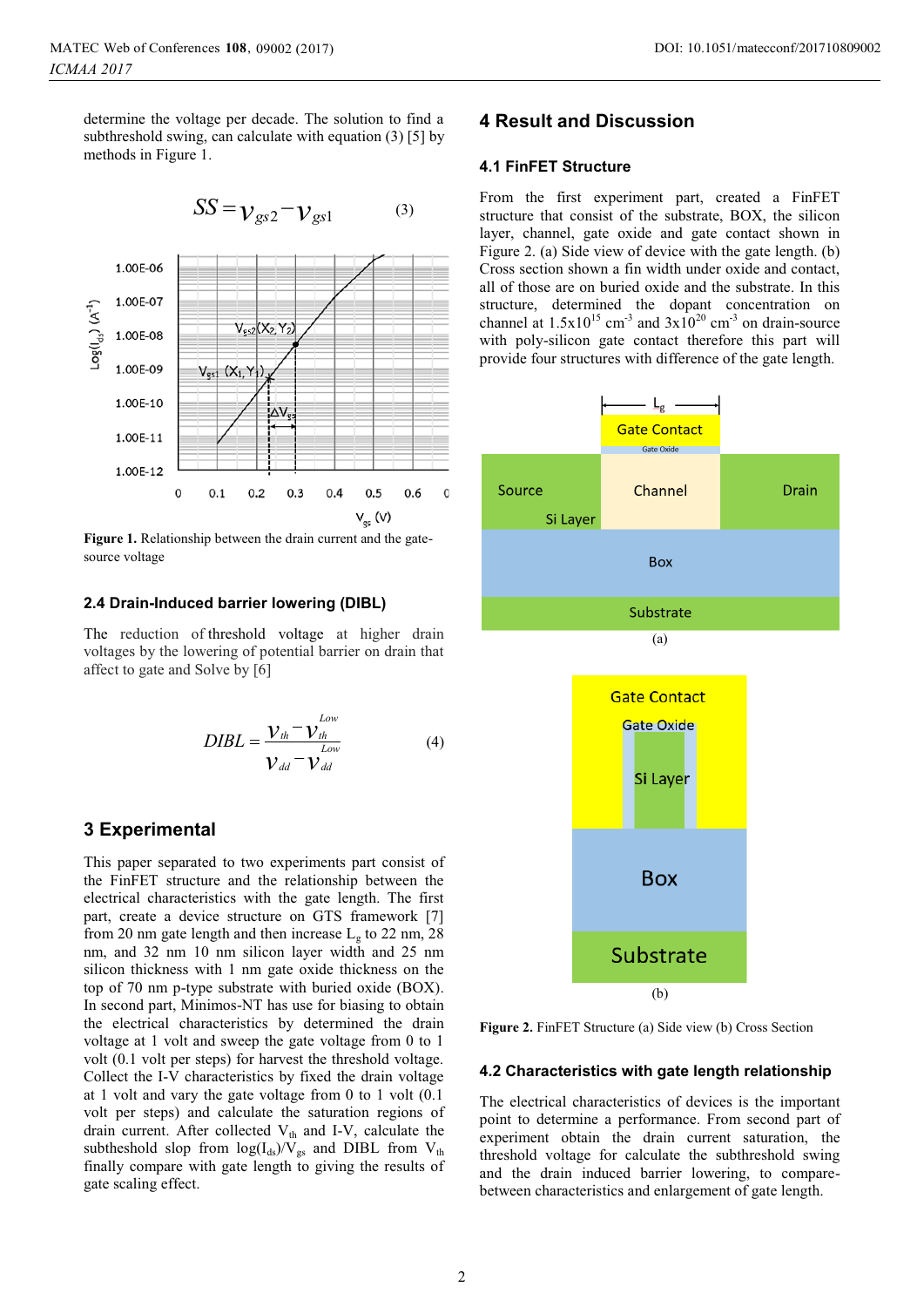

Figure 3. Drain current saturation with gate length



**Figure 4.** Threshold voltage with gate length

An enlargement of gate length determined a saturation current in Figure 3. The deportment of  $I_{ds}$  was lowering with increase of  $L_g$ . Due to adding of electron concentration in channel that affect to them mobility. This effect bring  $I_{ds}$  downward about 0.1  $\mu$ A per increasing of  $L_g$ . It was giving  $I_{ds}$  on 20 nm ate length at 18.10 µA, 22 nm at 17.90 µA, 28 nm at 16.50 µA and 32 nm at 15.80  $\mu$ A. Therefore I<sub>ds (Sat)</sub> behaviour on device with 20 nm  $L_g$  is better. In Figure 4, the threshold voltage has increased with  $L_g$  but after biased  $I_{ds}$  /  $V_{gs}$  giving amiss result of 20 nm. It was coming with a little SCE because in this experiment vary only  $L_g$ . The threshold voltage of 20 nm gate length about 0.625 volt, 22nm at 0.636 volt, 28 nm at 0.643 and 32 nm gate length has 0.662 volt thus SCE affect to this characteristics directly while gate length was increased. Normally,  $V_{th}$  will increasing with  $L_g$  since the gate length has increased and require more energy to turn device stage to turn-on.



**Figure 5.** Subthreshold Swing with gate length

In Figure 5 shown the subthreshold swing has decreased by the gate length increasing, as more drain current passing in shorter Lg. From logarithm square root of drain current and gate-source voltage provide the SS

on 20 nm L<sub>g</sub> = 80 mV/dec, 22nm = 75 mV/dec, 28 mV = 70 and 32 nm gate length at 68 mV/dec.



**Figure 6.** DIBL with gate length

The subthreshold swing is important attribute to obtain DIBL with gate length that shown in Figure 6. Influence of DIBL was directly to SS from lowering of barrier between channels and drain junction that affect to threshold voltage. DIBL on 20 nm gate length was about 23 mV/V, 22 nm at 13.30 mV/V, 28nm at 12.80 mV/V and 32 nm  $L_g$  approximate about 12.30 mV/V. The DIBL giving to known a problem from SCE. If it was high, this device will be out of characteristics.

**Table 1.** Electrical characteristics of FinFET

| Gate<br>Length<br>(nm) | $I_{ds(sat)}$<br>$(\mu A)$ | $V_{th}(V)$<br>$(V_{dd} = 1 V)$ | SS<br>(mV/dec) | DIBL<br>(mV/V) |
|------------------------|----------------------------|---------------------------------|----------------|----------------|
| 20                     | 18.10                      | 0.62                            | 80.00          | 23.00          |
| 22                     | 17.90                      | 0.63                            | 75.00          | 13.30          |
| 28                     | 16.50                      | 0.64                            | 70.00          | 12.80          |
| 32                     | 15.80                      | 0.66                            | 68.00          | 12.30          |

From Table 1, Increasing of gate length will bring the threshold voltage up but the drain current, the subthreshold swing and DIBL are inversely proportional. The highest DIBL of 20 nm giving a least  $V_{th}$  that affected by short channel effect not from decreasing of gate length.

## **5 Summary**

Investigate into FinFET structure simulation is best way to understand operating of device. Many of problems has found from this experiment. In this article provides experiments to bring up effects from designed device structure, which are two effects as the short channel effect and the drain-induced barrier lowering. From the result found relationship between the drain current saturation, the threshold voltage, the subthreshold swing and the drain-induced barrier lowering. Increasing of gate length directly with  $V_{th}$  but reverse with  $I_{ds, sat}$ , SS and